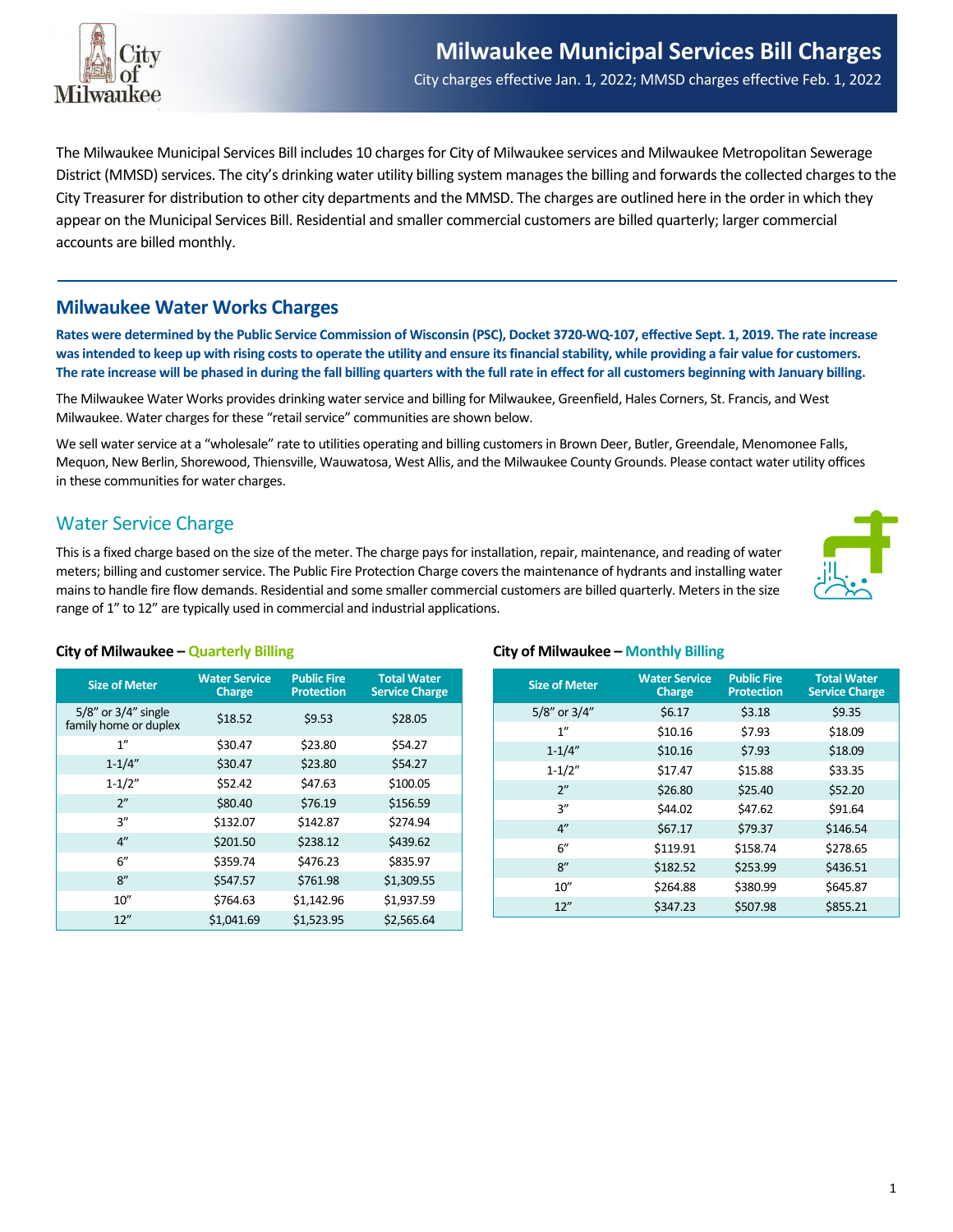#### **Greenfield, Hales Corners, St. Francis – Quarterly Billing**

| <b>Size of Meter</b>                         | <b>Water Service</b><br><b>Charge</b> | <b>Public Fire</b><br><b>Protection</b> | <b>Total Water</b><br><b>Service Charge</b> |
|----------------------------------------------|---------------------------------------|-----------------------------------------|---------------------------------------------|
| 5/8" or 3/4" single<br>family home or duplex | \$23.15                               | \$11.92                                 | \$35.07                                     |
| 1 <sup>''</sup>                              | \$38.09                               | \$29.77                                 | \$67.86                                     |
| $1 - 1/4"$                                   | \$38.09                               | \$29.77                                 | \$67.86                                     |
| $1 - 1/2"$                                   | \$65.52                               | \$59.52                                 | \$125.04                                    |
| 2"                                           | \$100.51                              | \$95.23                                 | \$195.74                                    |
| 3''                                          | \$165.09                              | \$178.59                                | \$343.68                                    |
| 4"                                           | \$251.88                              | \$297.65                                | \$549.53                                    |
| 6"                                           | \$449.68                              | \$595.29                                | \$1,044.97                                  |
| 8"                                           | \$684.48                              | \$952.47                                | \$1,636.95                                  |
| 10''                                         | \$993.29                              | \$1,428.69                              | \$2,421.98                                  |
| 12''                                         | \$1,302.11                            | \$1,904.94                              | \$3,207.05                                  |

#### **Greenfield, Hales Corners, St. Francis – Monthly Billing**

| <b>Size of Meter</b> | <b>Water Service</b><br><b>Charge</b> | <b>Public Fire</b><br><b>Protection</b> | <b>Total Water</b><br><b>Service Charge</b> |
|----------------------|---------------------------------------|-----------------------------------------|---------------------------------------------|
| 5/8" or 3/4"         | \$7.71                                | \$3.97                                  | \$11.68                                     |
| 1"                   | \$12.70                               | \$9.92                                  | \$22.62                                     |
| $1 - 1/4"$           | \$12.70                               | \$9.92                                  | \$22.62                                     |
| $1 - 1/2"$           | \$21.84                               | \$19.84                                 | \$41.68                                     |
| 2"                   | \$33.50                               | \$31.74                                 | \$65.24                                     |
| 3''                  | \$55.03                               | \$59.53                                 | \$114.56                                    |
| 4"                   | \$83.96                               | \$99.22                                 | \$183.18                                    |
| 6''                  | \$149.89                              | \$198.43                                | \$348.32                                    |
| 8''                  | \$228.15                              | \$317.49                                | \$545.64                                    |
| 10''                 | \$331.10                              | \$476.23                                | \$807.33                                    |
| 12''                 | \$434.04                              | \$634.98                                | \$1,069.02                                  |

#### **West Milwaukee – Quarterly Billing**

| <b>Size of Meter</b>                               | <b>Water Service</b><br><b>Charge</b> | <b>Public Fire</b><br><b>Protection</b> | <b>Total Water</b><br><b>Service Charge</b> |
|----------------------------------------------------|---------------------------------------|-----------------------------------------|---------------------------------------------|
| $5/8$ " or $3/4$ " single<br>family home or duplex | \$23.15                               | \$9.20                                  | \$32.35                                     |
| 1 <sup>''</sup>                                    | \$38.09                               | \$22.99                                 | \$61.08                                     |
| $1 - 1/4"$                                         | \$38.09                               | \$22.99                                 | \$61.08                                     |
| $1 - 1/2"$                                         | \$65.52                               | \$45.98                                 | \$111.50                                    |
| 2"                                                 | \$100.51                              | \$73.57                                 | \$174.08                                    |
| 3''                                                | \$165.09                              | \$137.96                                | \$303.05                                    |
| 4"                                                 | \$251.88                              | \$229.93                                | \$481.81                                    |
| 6"                                                 | \$449.68                              | \$459.86                                | \$909.54                                    |
| 8"                                                 | \$684.48                              | \$735.78                                | \$1,420.26                                  |
| 10''                                               | \$993.29                              | \$1,103.67                              | \$2,096.96                                  |
| 12"                                                | 1,302.11                              | \$1,471.56                              | \$2,773.67                                  |

#### **West Milwaukee – Monthly Billing**

| <b>Size of Meter</b> | <b>Water Service</b><br><b>Charge</b> | <b>Public Fire</b><br><b>Protection</b> | <b>Total Water</b><br><b>Service Charge</b> |
|----------------------|---------------------------------------|-----------------------------------------|---------------------------------------------|
| 5/8" or 3/4"         | \$7.71                                | \$3.07                                  | \$10.78                                     |
| 1"                   | \$12.70                               | \$7.66                                  | \$20.36                                     |
| $1 - 1/4"$           | \$12.70                               | \$7.66                                  | \$20.36                                     |
| $1 - 1/2"$           | \$21.84                               | \$15.33                                 | \$37.17                                     |
| 2"                   | \$33.50                               | \$24.52                                 | \$58.02                                     |
| 3''                  | \$55.03                               | \$45.99                                 | \$101.02                                    |
| 4"                   | \$83.96                               | \$76.64                                 | \$160.60                                    |
| 6"                   | \$149.89                              | \$153.29                                | \$303.18                                    |
| 8"                   | \$228.15                              | \$245.26                                | \$473.41                                    |
| 10''                 | \$331.10                              | \$367.89                                | \$698.99                                    |
| 12"                  | \$434.04                              | \$490.52                                | \$924.56                                    |

#### Water Usage Charge

This charge is based on the amount, or volume, of water used. It pays for operation and improvement of water purification and pumping facilities. Our meters measure in units called Centum Cubic Feet (Ccf). One Ccf equals 748 gallons.

In Milwaukee, the average, per-person water use is 5 Ccf per quarter. Check to see if your water use is high. Multiply 5 times the number of people in your household. This is the Milwaukee average water use for one quarter. If the number of Ccf on your bill is much higher, you may have water leaks.

We offer large commercial customers a declining block rate in which the charge per volume of water decreases as water use increases. This is appropriate where there is ample water supply and treatment capacity. Water taken and used from Lake Michigan is returned to the lake.

#### **City of Milwaukee** *Residential* **– Quarterly Billing**

| <b>Water Usage in Ccf</b> | <b>Milwaukee Residential</b> |
|---------------------------|------------------------------|
| All Water Used            | \$2.14                       |

#### **City of Milwaukee** *Non-residential* **– Quarterly Billing**

| <b>Water Usage in Ccf</b> | <b>Milwaukee Non-residential</b> |  |
|---------------------------|----------------------------------|--|
| First 100                 | \$2.17                           |  |
| Next 4,900                | \$2.17                           |  |
| Next 15,000               | \$1.40                           |  |
| Over 20,000               | \$1.26                           |  |

#### **City of Milwaukee** *Non-residential* **– Monthly Billing**

| <b>Water Usage in Ccf</b> | <b>Milwaukee Non-residential</b> |
|---------------------------|----------------------------------|
| First 34                  | \$2.17                           |
| Next 1,633                | \$2.17                           |
| Next 5,000                | \$1.40                           |
| Over 6,667                | \$1.26                           |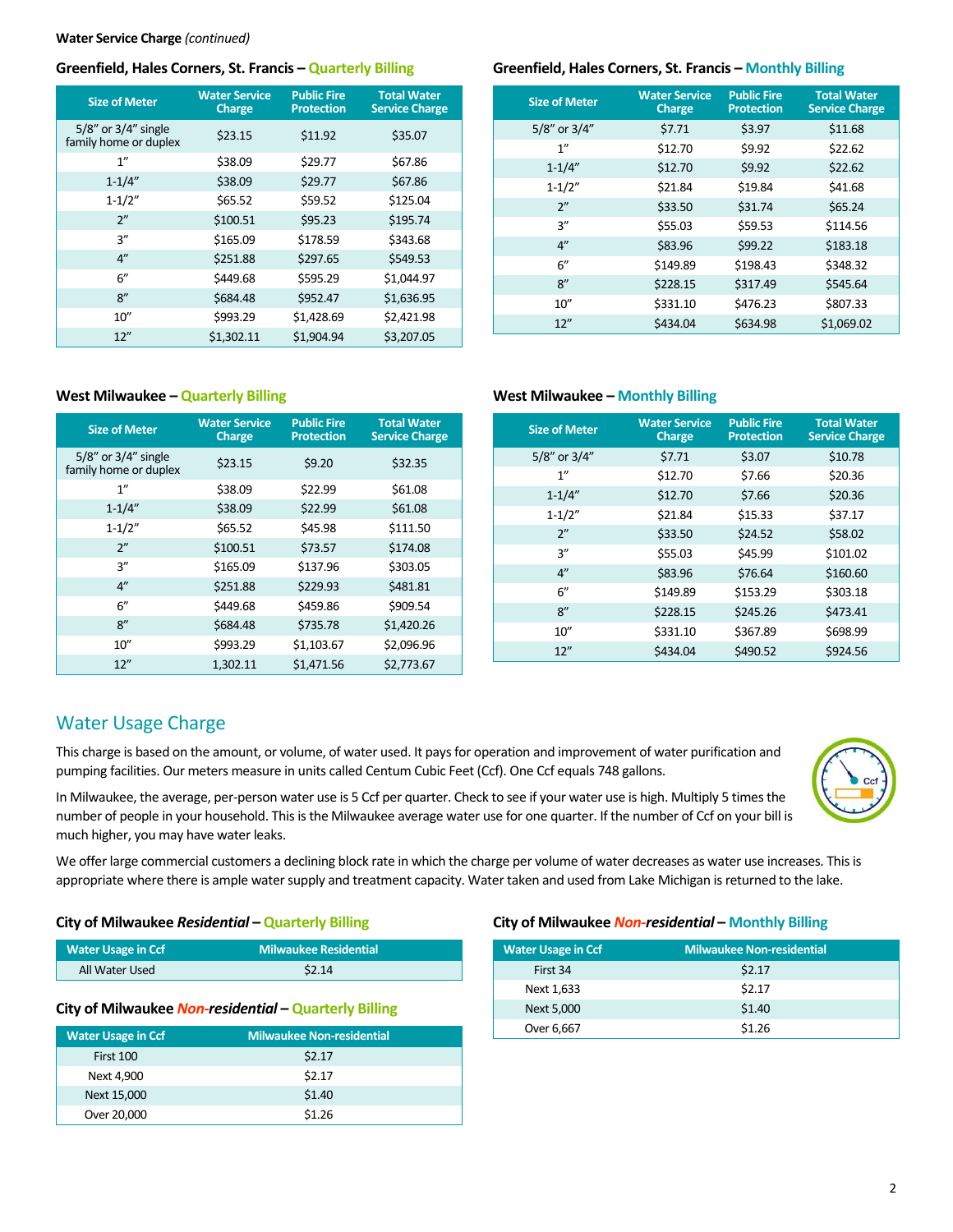**Water Usage Charge** *(continued)*

#### **Greenfield, Hales Corners, St. Francis –**

**Quarterly Billing**

| <b>Water Usage in Ccf</b> | <b>Residential</b> |
|---------------------------|--------------------|
| All Water Used            | \$2.68             |

| <b>Water Usage in Ccf</b> | <b>Non-residential</b> |  |
|---------------------------|------------------------|--|
| First 100                 | \$2.72                 |  |
| Next 4,900                | \$2.72                 |  |
| Next 15,000               | \$1.75                 |  |
| Over 20,000               | \$1.57                 |  |

# **West Milwaukee – Quarterly Billing**

| <b>Water Usage in Ccf</b> | <b>All Customers</b> |  |
|---------------------------|----------------------|--|
| First 100                 | \$1.23               |  |
| Next 4,900                | \$1.19               |  |
| Next 15,000               | \$1.08               |  |
| Over 20,000               | \$1.02               |  |

#### **Greenfield, Hales Corners, St. Francis** *Non-residential* **– Monthly Billing**

| <b>Water Usage in Ccf</b> | <b>Non-residential</b> |
|---------------------------|------------------------|
| First 34                  | \$2.72                 |
| Next 1,633                | \$2.72                 |
| Next 5,000                | \$1.75                 |
| Over 6,667                | \$1.57                 |

#### **West Milwaukee – Monthly Billing**

| <b>Water Usage in Ccf</b> | <b>Non-residential</b> |
|---------------------------|------------------------|
| First 34                  | \$1.23                 |
| Next 1,633                | \$1.19                 |
| Next 5,000                | \$1.08                 |
| Over 6,667                | \$1.02                 |

## **Milwaukee Metropolitan Sewerage District (MMSD) Charges**

**Charges were authorized by the MMSD, effective Feb. 1, 2022. The Milwaukee Water Works provides billing for MMSD and forwards payments to the district.**

### MMSD Sewer Treatment Service Charge

This fixed charge is based on the size of the water meter.

| Residential water meter 5/8" or 3/4"                  |                                             | \$19.18 per quarter                       |
|-------------------------------------------------------|---------------------------------------------|-------------------------------------------|
|                                                       |                                             |                                           |
| <b>Commercial and</b><br><b>Industrial Meter Size</b> | <b>Service Charge</b><br><b>Per Quarter</b> | <b>Service Charge</b><br><b>Per Month</b> |
| 5/8" and 3/4"                                         | \$25.62                                     | \$8.54                                    |
| 1" to 1-1/4"                                          | \$33.29                                     | \$11.10                                   |
| $1 - 1/2"$                                            | \$44.79                                     | \$14.93                                   |
| 2"                                                    | \$57.57                                     | \$19.19                                   |
| 3''                                                   | \$97.83                                     | \$32.61                                   |
| 4"                                                    | \$177.70                                    | \$59.23                                   |
| 6''                                                   | \$297.83                                    | \$99.28                                   |
| 8''                                                   | \$446.72                                    | \$148.91                                  |
| 10''                                                  | \$658.23                                    | \$219.41                                  |
| 12"                                                   | \$979.01                                    | \$326.34                                  |

### MMSD Sewer Treatment Usage (Volumetric) Charge

This charge is **\$2.03 per Ccf of water used**.



**The residential charge** is based on the water used during the first quarter of the year. This is called "winter usage." If, in any of the three quarters remaining in the year,

your water use is less than "winter usage," we will calculate that quarterly charge based on the lower actual water usage or 21 Ccf.

**The commercial charge** is based on actual water use. Customers who use a large quantity of water but do not discharge all of it to the sewerage system may be certified by MMSD for a discounted charge. Call MMSD at (414) 272-5100.

## **City of Milwaukee Municipal Service Charges**

**These charges took effect Jan. 1, 2022. Charges for Snow and Ice Removal, Solid Waste, Storm Water and Street Lighting continue to be billed to a property even after water service is turned off at the curb. Depending on when the water was turned off, water and sewer charges may appear on the first bill after the turn-off.**

## Street Lighting Charge

This charge pays for street light repair, maintenance and customer service. **All properties with street lighting are bille**d **\$1.00 per foot of street frontage annually.** All bills include a portion of the full year charge. The shortest frontage is used for residential properties with more than one frontage (corner lot). Non-residential properties are billed based on total street frontage.

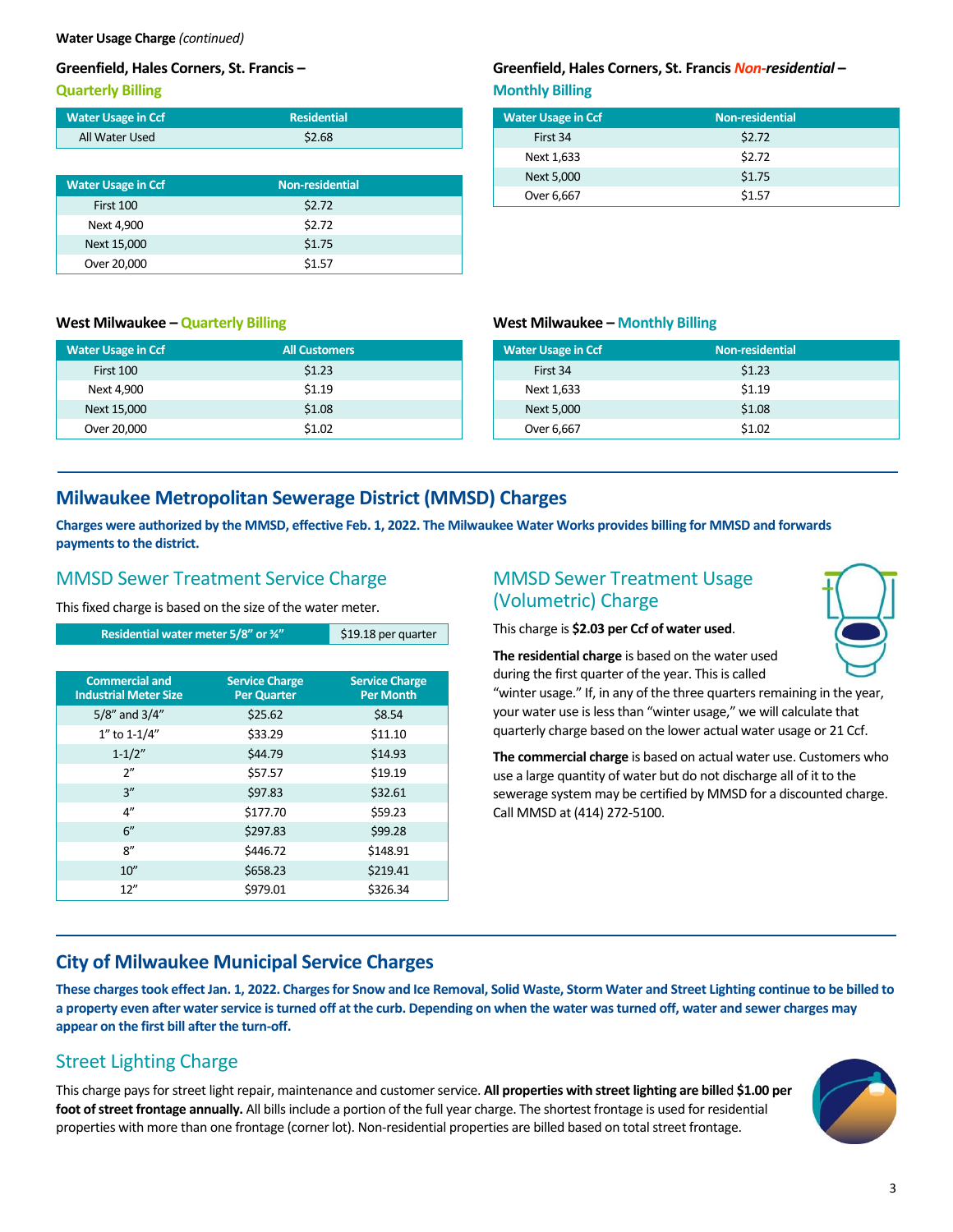#### Solid Waste Charge

Collection costs are funded by this charge and the city property tax. The charge is **\$60.39 per billing quarter** per residential unit for one-, two-, three- and four-family dwelling units, including vacant units. As applicable to non-residential property, the charge is \$60.39 per cubic yard.

## Local Sewerage Charge

This charge, based on the amount of water used, is **\$1.59 per Ccf**. The charge pays for maintaining city sanitary sewers that carry waste to the MMSD.

- **The residential charge** is calculated like the MMSD Sewer Treatment Usage Charge. It is based on the winter quarter water use.
- **The commercial charge** is based on the water usage each billing period. Commercial customers who use a large quantity of water but do not discharge all of it to the sewerage system may be certified by MMSD for a discounted charge. Call MMSD at (414) 272-5100.

#### **Note for West Milwaukee Customers:**

The Village of West Milwaukee Board determines the sewer and storm water charges. For information, please call the West Milwaukee Department of Public Works, (414) 645-6238.

## Snow and Ice Removal Charge



This charge is billed once per year and partially offsets the costs of plowing and salting streets. Customers billed quarterly see the charge on the fourth quarter bill; customers billed monthly see the charge on the

October bill. The charge is **\$1.07 per foot of street frontage of the property. For residential property with multiple street frontages**  such as a corner lot, the shortest frontage is used to calculate the charge. **For non-residential property,** including tax-exempt property, the total street frontage is used to calculate the charge.

## Extra Garbage Cart Charge

This charge applies to each garbage cart you use beyond one cart. This applies to more than one garbage cart per unit for one-, two-, three-, and four-family dwelling units. The charge is **\$18.04 per quarter per cart**.

There is no charge for extra recycling carts. Request removal of extra garbage carts and request additional recycling carts by calling (414) 286-CITY (286-2489).

## Storm Water Management Charge

This charge for maintenance of storm sewers is based on the amount of hard surface area of a property. A typical residential property has an average hard surface area of 1,610 square feet. This amount is called an Equivalent Residential Unit (ERU). One ERU=1,610 sq. ft.



- A residential property is charged one ERU.
- Non-residential property is charged based on the square footage of hard surface of the property. Calculate the number of ERUs for a property by dividing the square footage of hard surface of the property by 1,610.

The charge applies to vacant property with sewer and water service and street access, with or without a building on it, and with any hard surface such as a driveway, sidewalk, or concrete slab. A lot that has no impervious surface (no building, no driveway) will not be charged.

#### **Residential property**

**The charge per residential building with one to four units is \$23.19 per ERU per quarter.**

#### **Non-residential property**

**For commercial customers** *billed quarterly***, the charge is \$23.19 per ERU per quarter. For commercial customers** *billed monthly***, the charge is \$7.73 per ERU per month.**

**Condominium associations** are charged based on the amount of hard surface area of the entire property, and the charge is billed quarterly to the condominium association.

## **Find Account Information**

### Online Access

Your account number is required to view bills, meter readings, billing and payment history, and water usage at Milwaukee.gov/water; at the top, select Account Information.

## By Telephone

Call the Milwaukee Water Works Customer Service Center, (414) 286-2830, to speak with a representative, or use the Interactive Voice Response System.

## Key Terms on the Front of the Municipal Services Bill

**A** Automatic Meter Read **DU** Dwelling Unit **F** Final Meter Read **Ccf** Centum cubic feet

**E** Estimated Meter Read **ERU** Equivalent Residential Unit **V** Actual Read One Ccf equals 748 gallons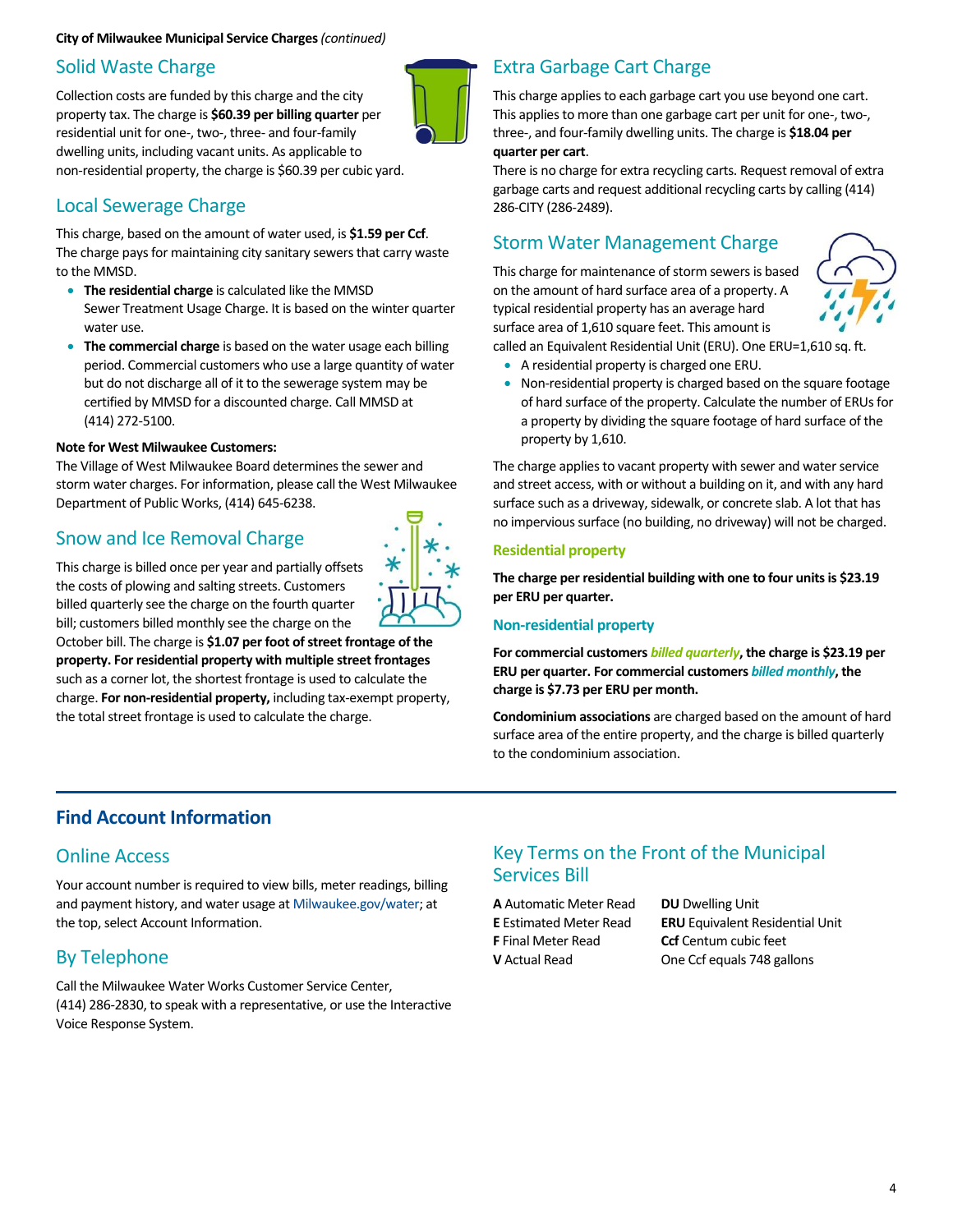### **Make a Payment**

#### Mail Payments

Make check or money order payable to **Milwaukee Water Works** and mail it to P.O. Box 3268, Milwaukee, WI 53201-3268.



### Payment Drop Boxes

Zeidler Municipal Building, 841 N. Broadway or Market Street entrances, or City Hall, 200 E. Wells St. No cash, please.

### Pay in Person

When reopened, Customer Service Center, Zeidler Municipal Building, 841 N. Broadway, Room 406, Monday – Friday, 7:30 a.m. – 5:00 p.m. and City Treasurer's Office, City Hall, 200 E. Wells Street,

Monday – Friday, 8:15 a.m. – 4:30 p.m. Credit cards are not accepted for in-person payments.

**The Public Service Commission of Wisconsin requires a convenience charge for payments by phone and online using credit cards and eCheck (electronic check). eCheck allows payment directly from a checking or savings account.**

## Pay by Phone

Call Customer Service, (414) 286-2830. Pay with

eCheck (from checking or savings account) American Express, Discover Card, MasterCard or VISA. eCheck

fee is \$3.00 per transaction. Credit card fee is 3.75% of the payment.

## Pay Online

Make a one-time payment online with American Express, Discover Card, MasterCard, VISA, or eCheck from checking or savings account at Milwaukee.gov/water; select Account Information. Email addressis required to confirm payment. eCheck fee is \$0.40 per transaction. Credit card fee is 1.95% of the payment. The City of Milwaukee does not issue refunds for these payments.

### Automatic Pay Plan

Have payment of bills automatically withdrawn from your bank account. Partial payment of a bill is not available with this option. Register at DirectPaymentPlan.com or request a form to mail from Customer Service, (414) 286-2830. The Milwaukee Water Works will automatically withdraw the amount due each billing from your account; you will not have to write a check. You will continue to receive a paper copy of your bill. Please allow six to eight weeks for the service to take effect. When it does, you will be notified on your bill. To change your banking information or cancel the authorization, call Customer Service, (414) 286-2830.

## Application of Partial Payments

Partial payments are applied in the following order, from oldest outstanding amounts due to current bills:

- 1. Water charges
- 2. MMSD sewer treatment charges
- 3. City sewer charges
- 4. Solid waste charges
- 5. Snow and Ice charges

If the account is paid in full but there is a further payment to apply, the credit will be applied to the water portion of the account.

### Late Payment Charge

If payment is not received by the due date, a late payment charge of 5% for water charges and 3% for other charges will be added to the bill. If it is necessary to transfer unpaid balances to the property tax bill for collection, a fee of 10% will be added to the amount transferred. **For accounts billed monthly,** the late payment charge is 1.67% for unpaid water charges and 1% for all other unpaid charges.

## Change of Address

Call Customer Service, (414) 286-2830.

## Appeals Process

Report disputes about your bill by calling Customer Service, (414) 286-2830. **If you are unable to resolve your dispute about Water or MMSD Charges,** call the Public Service Commission of Wisconsin (PSC), 800-225-7729.

If you are unable to resolve your dispute about charges for Street Lighting, Snow & Ice, Extra Garbage Cart, or Solid Waste, pay the charge when it comes due, noting it is paid "under protest" and within 20 days of payment, file a complaint with the City of Milwaukee Commissioner of Public Works. If you disagree with the determination of the Commissioner, you may file an appeal within 30 days of the determination with the Administrative Review Appeals Board. Call (414) 286-2231 or find the appeals form at Milwaukee.gov/CityClerk. There is a \$25.00 filing fee. Any refund is limited to the billing period under appeal.

If you are unable to resolve your dispute about charges for Local Sewerage or Storm Water Management, pay the charge when it comes due, noting it is paid "under protest" and within 20 days of payment, file a complaint with the Commissioner or call the PSC, 800-225-7729.

## Payment Arrangements

When circumstances prevent you from paying your bill in full, please call us at (414) 286-2830 to discuss the possibility of payment arrangements.